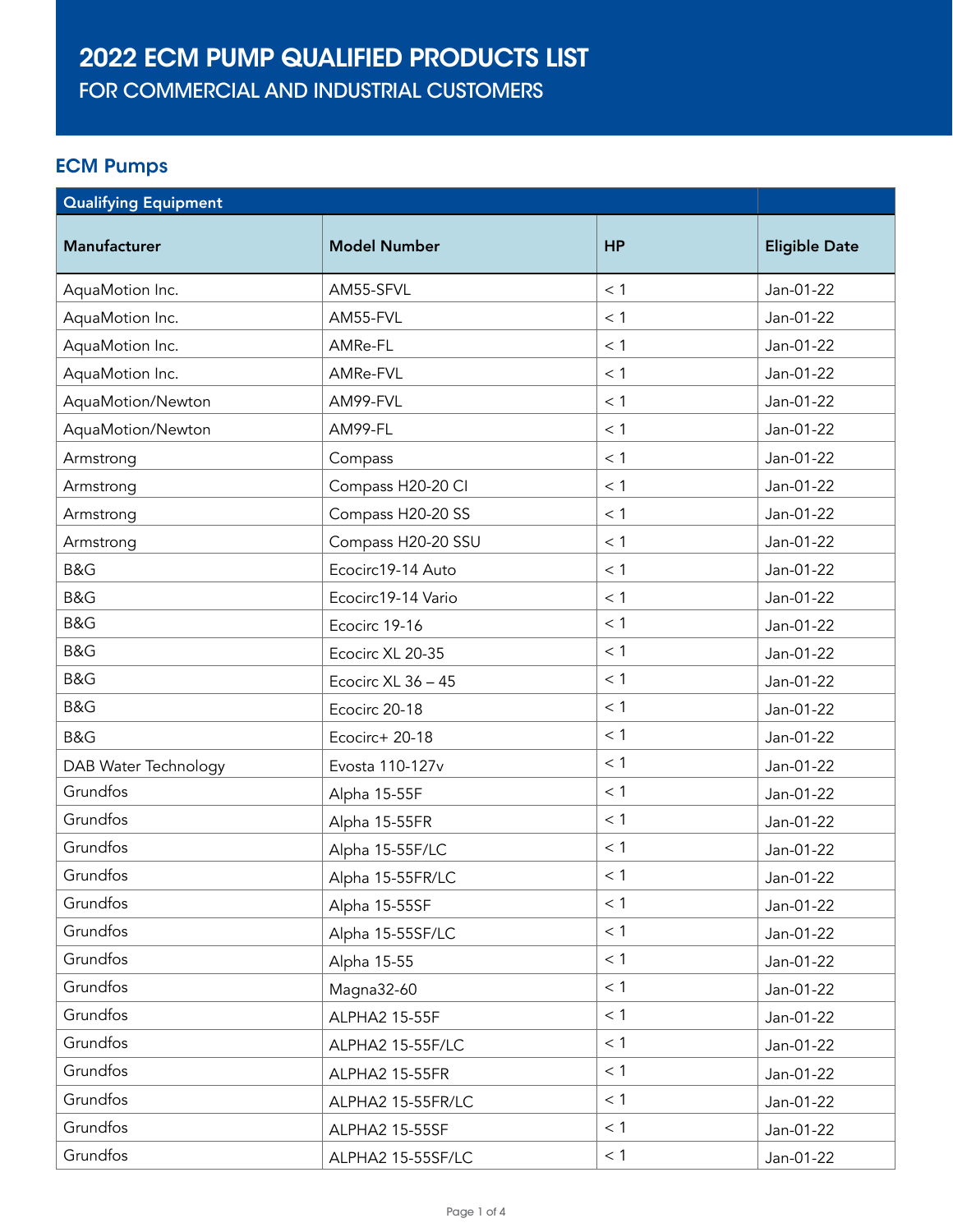| <b>Qualifying Equipment</b> |                               |           |                      |
|-----------------------------|-------------------------------|-----------|----------------------|
| Manufacturer                | <b>Model Number</b>           | <b>HP</b> | <b>Eligible Date</b> |
| Grundfos                    | MAGNA1 32/100 SS              | < 1       | Jan-01-22            |
| Grundfos                    | <b>MAGNA1 32-60 CI</b>        | < 1       | Jan-01-22            |
| Grundfos                    | ALPHA2 26-99F                 | < 1       | Jan-01-22            |
| Grundfos                    | <b>MAGNA3 32-60 CI</b>        | < 1       | Jan-01-22            |
| Grundfos                    | MAGNA1 32/60 SS               | < 1       | Jan-01-22            |
| Grundfos                    | MAGNA3 32/60 SS               | < 1       | Jan-01-22            |
| Grundfos                    | MAGNA1 32-100 CI              | < 1       | Jan-01-22            |
| Grundfos                    | MAGNA3 32-100 CI              | < 1       | Jan-01-22            |
| Grundfos                    | MAGNA3 32/100 SS              | < 1       | Jan-01-22            |
| Resideo                     | PCVF-ECM2020/U                | < 1       | Jan-01-22            |
| Resideo                     | PCVF-ECM2020-LF/U             | < 1       | Jan-01-22            |
| Taco                        | <b>Bumble Bee HEC2</b>        | < 1       | Jan-01-22            |
| Taco                        | VT2218                        | < 1       | Jan-01-22            |
| Taco                        | 0015e3-2F2 (00e Series)       | < 1       | Jan-01-22            |
| Taco                        | 0015e3-2F2 (VM1816)           | < 1       | Jan-01-22            |
| Taco                        | 0015e3-2F4 (00e Series)       | < 1       | Jan-01-22            |
| Taco                        | 0015e3-F2 (00e Series)        | $<$ 1     | Jan-01-22            |
| Taco                        | 0015e3-F4 (00e Series)        | < 1       | Jan-01-22            |
| Taco                        | 0015e3-SF2 (VM1816)           | < 1       | Jan-01-22            |
| Taco                        | 0015e3-SF4 (VM1816)           | < 1       | Jan-01-22            |
| Taco                        | 0015e3-SU (VM1816)            | $<$ 1     | Jan-01-22            |
| Taco                        | 0018e-2F2 (00e Series)        | $<$ 1     | Jan-01-22            |
| Taco                        | 0018e-2F4 (00e Series)        | $<$ 1     | Jan-01-22            |
| Taco                        | 0018e3-2F2 (VR1816)           | < 1       | Jan-01-22            |
| Taco                        | 0018e3-SF2 (VR1816)           | < 1       | Jan-01-22            |
| Taco                        | 0018e3-SF4 (VR1816)           | < 1       | Jan-01-22            |
| Taco                        | 0018e3-SU (VR1816)            | < 1       | Jan-01-22            |
| Taco                        | 0026e-F2 (VM2644-HD1-RC2A00)  | < 1       | Jan-01-22            |
| Taco                        | 0026e-SF2 (VM2644-DD1-RS2A00) | $<$ 1     | Jan-01-22            |
| Taco                        | 0034e-F2 VM3450-HY1-FC2A00    | < 1       | Jan-01-22            |
| Taco                        | 0034eP-F2 VM3450-HY1-FC2A00   | $<$ 1     | Jan-01-22            |
| Taco                        | 0034eP-SF2 VM3450-HY1-FS2A00  | < 1       | Jan-01-22            |
| Taco                        | 0034e-SF2 VM3450-HY1-FS2A00   | < 1       | Jan-01-22            |
| Taco                        | 006e3 (00e Series)            | < 1       | Jan-01-22            |
| Taco                        | 006e3LC (00e Series)          | < 1       | Jan-01-22            |
| Taco                        | 007e-2F2 (00e Series)         | < 1       | Jan-01-22            |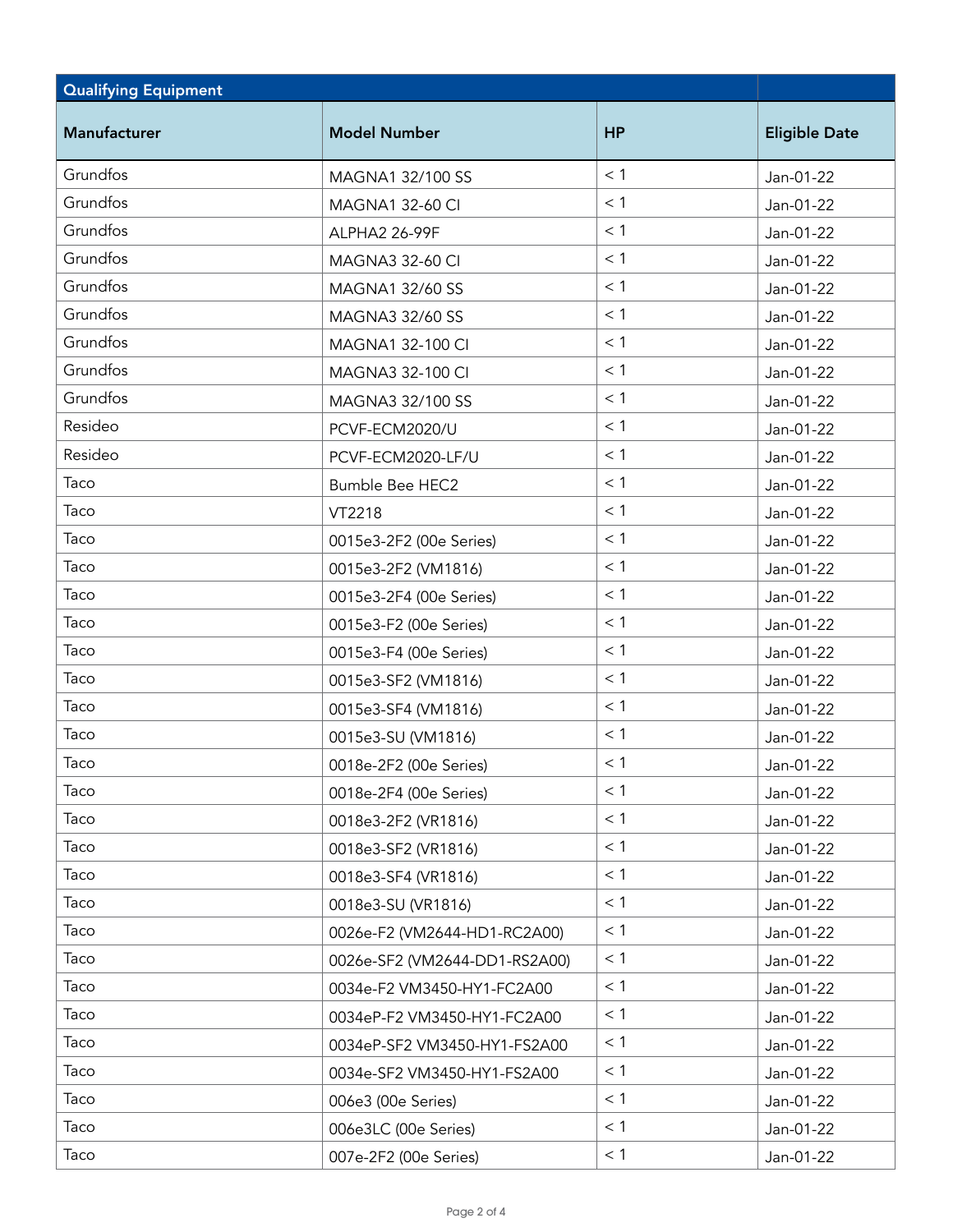| <b>Qualifying Equipment</b> |                         |           |                      |
|-----------------------------|-------------------------|-----------|----------------------|
| <b>Manufacturer</b>         | <b>Model Number</b>     | <b>HP</b> | <b>Eligible Date</b> |
| Taco                        | 007e-2F4 (00e Series)   | < 1       | Jan-01-22            |
| Taco                        | 007e3-2F2 (VB1816)      | < 1       | Jan-01-22            |
| Taco                        | 007e3-SF2 (VB1816)      | < 1       | Jan-01-22            |
| Taco                        | 007e3-SF4 (VB1816)      | < 1       | Jan-01-22            |
| Taco                        | 007e3-SU (VB1816)       | < 1       | Jan-01-22            |
| Taco                        | 007e-F2 (00e Series)    | < 1       | Jan-01-22            |
| Taco                        | 007e-F4 (00e Series)    | < 1       | Jan-01-22            |
| Taco                        | 1915e-F (1900e Series)  | < 1       | Jan-01-22            |
| Taco                        | 1915e-SF (1900e Series) | < 1       | Jan-01-22            |
| Taco                        | ES2 3PK63-9A            | < 1       | Jan-01-22            |
| Taco                        | ES2 3PK63-9A            | < 1       | Jan-01-22            |
| Taco                        | ES2 3VK63-7C            | < 1       | Jan-01-22            |
| Taco                        | ES2 3VK63-7C            | < 1       | Jan-01-22            |
| Taco                        | VB1016-HY1 (00e Series) | < 1       | Jan-01-22            |
| Taco                        | VB1016-HY2 (00e Series) | < 1       | Jan-01-22            |
| Taco                        | VM1816-HY1 (00e Series) | < 1       | Jan-01-22            |
| Taco                        | VM1816-HY2 (00e Series) | < 1       | Jan-01-22            |
| Taco                        | VR 1816 (00e Series)    | < 1       | Jan-01-22            |
| Taco                        | VR 3452 (00e Series)    | < 1       | Jan-01-22            |
| Taco                        | VR15L-F (00e Series)    | < 1       | Jan-01-22            |
| Taco                        | VR15M-F (00e Series)    | $<$ 1     | Jan-01-22            |
| Taco                        | VR15H-F (00e Series)    | >1        | Jan-01-22            |
| Taco                        | VR20L-F (00e Series)    | $<$ 1     | Jan-01-22            |
| Taco                        | VR20M-F (00e Series)    | < 1       | Jan-01-22            |
| Taco                        | VR20H-F (00e Series)    | >1        | Jan-01-22            |
| Taco                        | VR25L-F (00e Series)    | $<$ 1     | Jan-01-22            |
| Taco                        | VR25M-F (00e Series)    | >1        | Jan-01-22            |
| Taco                        | VR25H-F (00e Series)    | >1        | Jan-01-22            |
| Taco                        | VR30L-F (00e Series)    | >1        | Jan-01-22            |
| Taco                        | VR30M-F (00e Series)    | >1        | Jan-01-22            |
| Taco                        | VR30H-F (00e Series)    | >1        | Jan-01-22            |
| Taco                        | VR15L-SF (00e Series)   | $<$ 1     | Jan-01-22            |
| Taco                        | VR15M-SF (00e Series)   | < 1       | Jan-01-22            |
| Taco                        | VR15H-SF (00e Series)   | >1        | Jan-01-22            |
| Taco                        | VR20L-SF (00e Series)   | < 1       | Jan-01-22            |